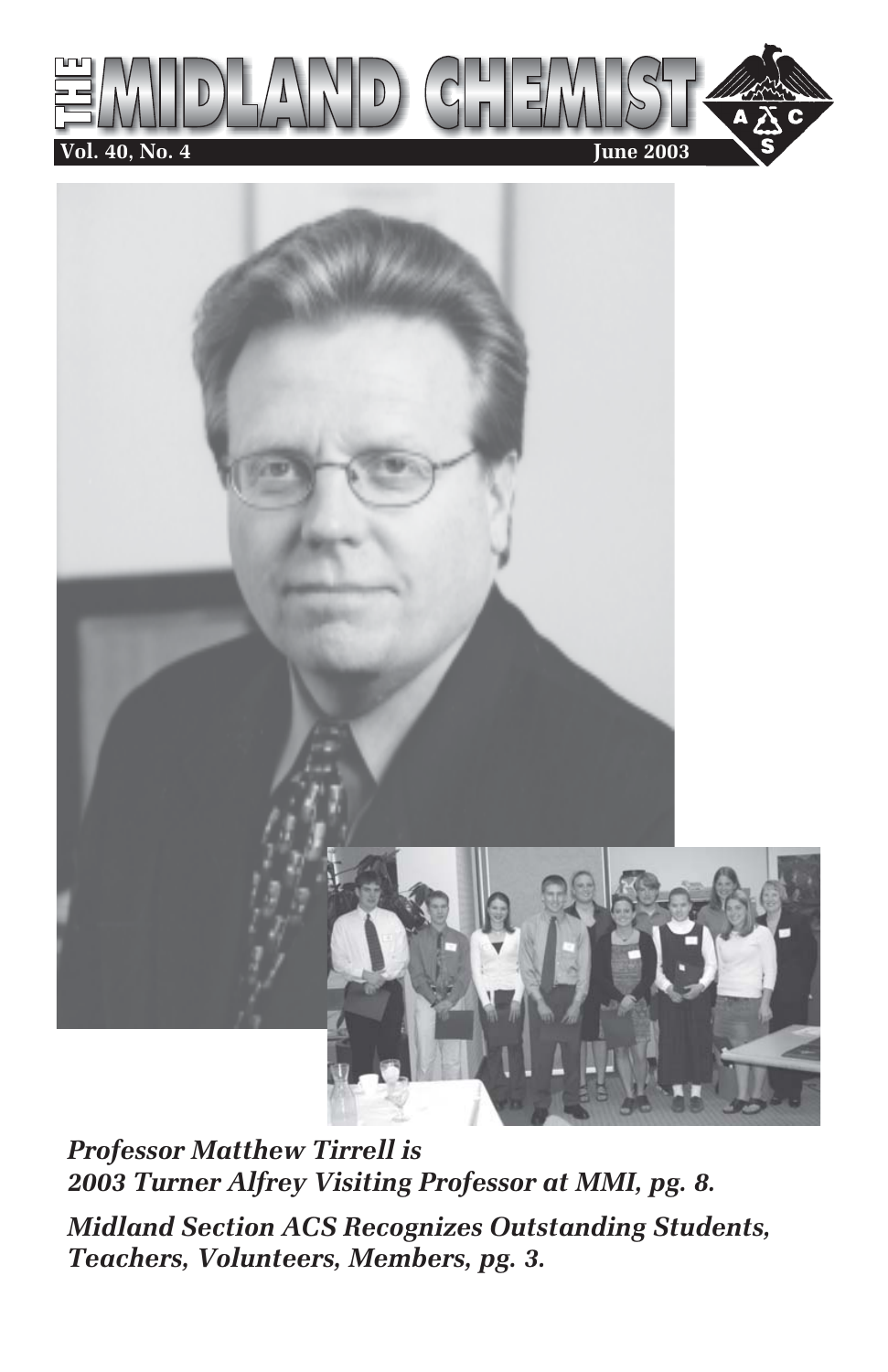

Volume 40, Number 4 June 2003

# *In This Issue...*

| Spring 2003 Science Education Recognition Dinner Honors Students,   |
|---------------------------------------------------------------------|
|                                                                     |
| MMI Announces 2003 Turner Alfrey Visiting Professor Short Course  8 |
| Joint SPE/ACS/AIChE/ASM Dinner Meeting: Chemical Processing         |
|                                                                     |
|                                                                     |
| Call for Volunteers: Members Plan County Fair Activities  13        |
| ACS Council Approves Petition to Increase Allocation                |
|                                                                     |
| Call for Volunteers: Fall Scientific Meeting Needs Your Help  15    |
|                                                                     |
|                                                                     |
|                                                                     |
|                                                                     |

*The Midland Chemist* is published eight times a year by the Midland Section of the American Chemical Society.

American Chemical Society Midland Section PO Box 2695 Midland, MI 48641-2695 http://membership.acs.org/M/Midl

### *Volunteer Staff*

| 989-832-7485                        |  |
|-------------------------------------|--|
| ann.birch@editech-mi.com            |  |
|                                     |  |
| Angelo Cassar  Photographer, writer |  |
| Kristine Danowski  Writer           |  |
|                                     |  |
|                                     |  |
| James R. Birch  Design, layout      |  |

Please submit all articles and photographs to the editor, Ann Birch. Instructions for article submission are on the Midland Section web site, as is contact information for other staff members. Authors can also contact Ann directly with any questions.

Neither *The Midland Chemist*, nor the Midland Section, nor the American Chemical Society assumes any responsibility for the statements and opinions advanced by contributors of or to *The Midland Chemist*.

Unless otherwise noted, all photographs are credited to Angelo Cassar.

© Copyright 2003 Midland Section of the American Chemical Society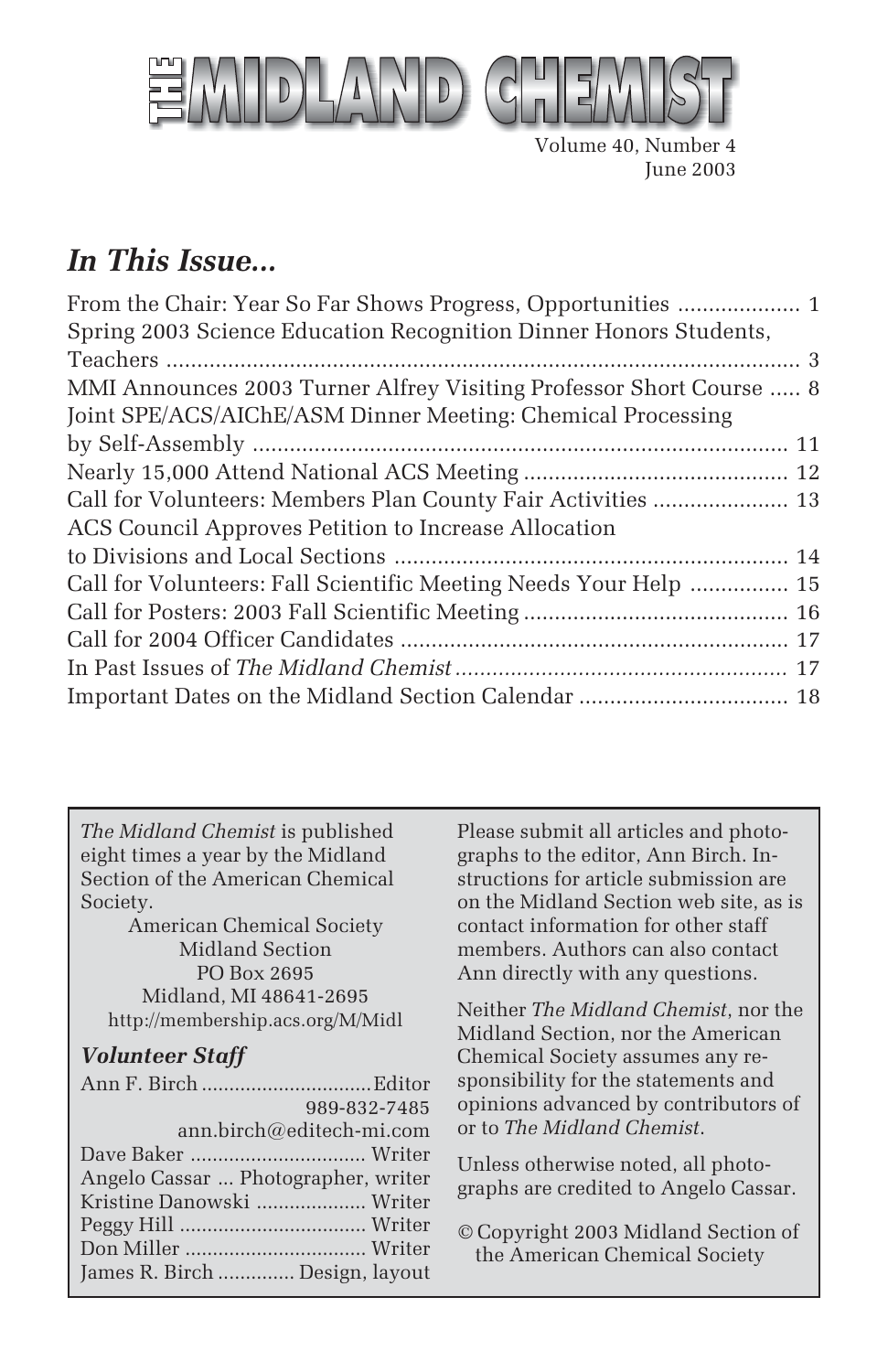## *From the Chair*

# **Year So Far Shows Progress, Opportunities**

In preparation for the experience of chairing<br>
your local section, ACS provides a very value of the section of the section<br>
in the section of the section of the section of the section of the section<br>
in the section of the your local section, ACS provides a very valuable weekend training course. During this course they emphasize a few key messages, which I would summarize as follows:

- The year will go very fast so make up your mind early what you really want to achieve and focus on it.
- Be prepared to ask lots of people to help you and prepare yourself for frequent rejection.
- Write a five-minute "our section" talk because you will often be called upon to deliver it.

Well, Warning Number One has certainly justi-

Mike Owen, Chair ACS Midland Section

fied itself. With this column for the June issue of *The Midland Chemist* we're already halfway through the year and I hardly feel I've started. One of my key goals was to establish a new committee that expands active participation of members in our local section activities. The primary target was a Younger Chemists Committee, which I'm pleased to see is now thriving thanks to Wendy Flory's leadership. A sort of counterbalancing Senior Chemists Committee was also envisaged, but I've received no indication from the membership that it is needed; indeed I feel somewhat like Letterman waiting for the call from Oprah (or like Godot's friends, if you prefer) in this regard.

This is an important issue because we have many older members, and National ACS is asking that we pay particular attention to them. I have just received a Section demographic report from ACS indicating that 11% of our members are in their sixties and 18% are over 70, i.e., almost a third of the membership in these two categories (see graph on pg. 2). Please share your views on this matter with me.

Warning Number Two turns out to be only half right. I have had to ask a number of people to help, but mostly they have said 'yes' rather than 'no.' I'm truly grateful for the high level of support I'm getting this year. The latest example I would like to acknowledge is Kurt Brandstadt, who has graciously agreed to lead our hosting of the Central Regional Meeting in 2006. Three years is not too soon to begin planning for a significant event such as this, and we are much indebted to Kurt for his willing acceptance. He's a fine example of the old adage about asking a busy person if you want to get something done. Kurt is not only working full-time for Dow Corning, but he is also pursuing his Ph.D. at the Open University in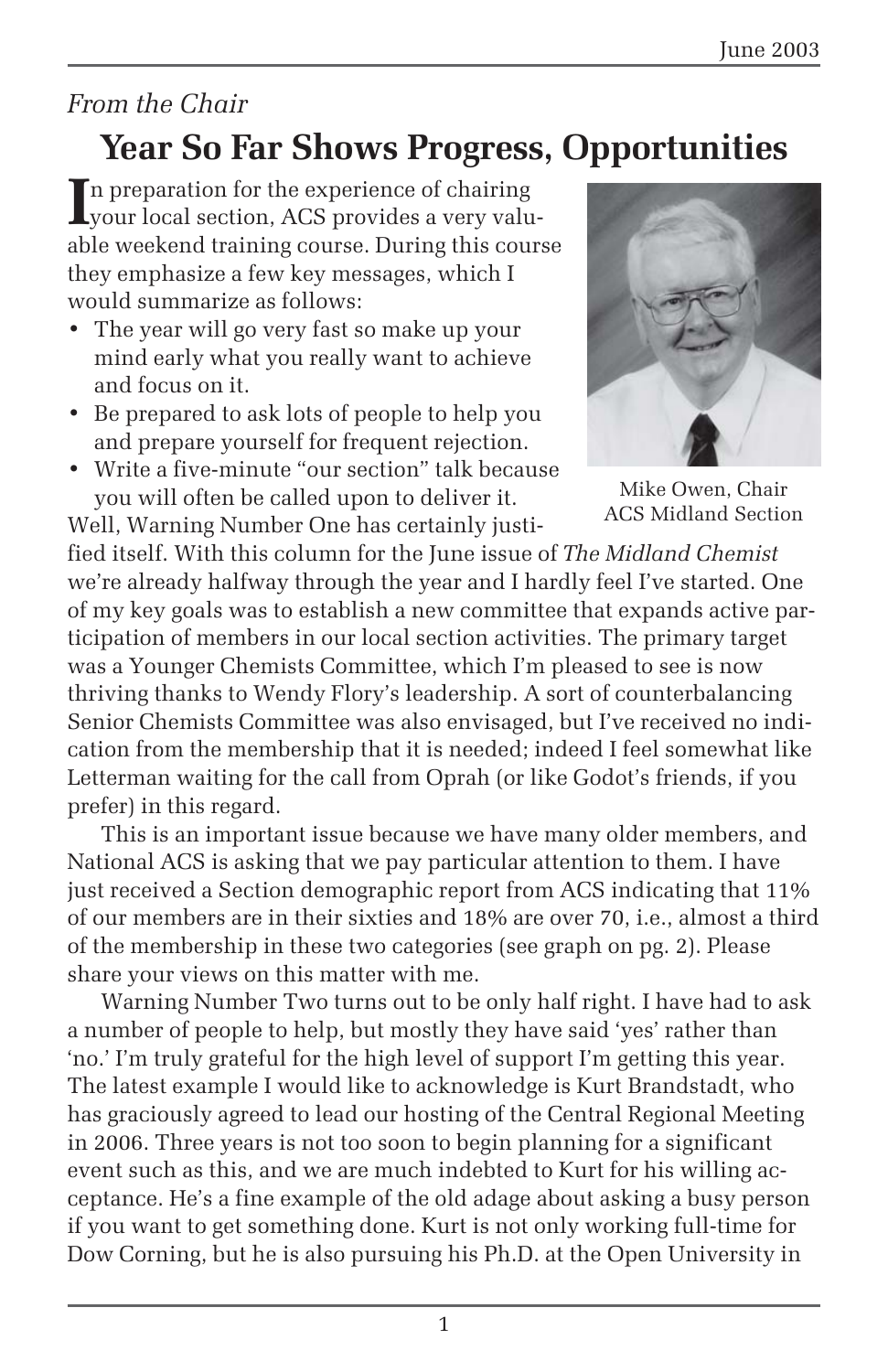#### *The Midland Chemist*

England. We wish him luck in all three endeavors. For those of you who might be disappointed at not getting the chance to lead a regional meeting, I should point out there will be future opportunity. We are committed to hosting the 2013 and 2019 Central Regional Meetings as well (forward planning of national and regional meetings is an ACS strength). The significance of 2019 is that it marks the hundredth anniversary of the founding of our section.

Warning Number Three seemed unnecessary for a while. I did write my set-piece, but no opportunity arose to use it. However, on May 1 at the Spring Science Education Recognition Dinner the opportunity finally arrived. What a super event this is. My thanks to all of the Awards Committee members for making this a terrific evening. A wide range of people were recognized, including U.S. National Chemistry Olympiad winners and outstanding high school and college chemistry students. Other awards went for Outstanding Achievement in Elementary Level Science Education, Outstanding Achievement in College Chemistry Teaching, and the 2003 Science Education Volunteer. We also had the great pleasure of recognizing some of our 50-year members of ACS. Those who could not attend will be recognized at the Fall Scientific Meeting. Articles elsewhere in *The Midland Chemist* will give greater detail regarding the awardees. Suffice it to say for this column that it was great fun to be present; it gave me great memories from the past and lots of encouragement for the future of the Midland Section.

Mike Owen

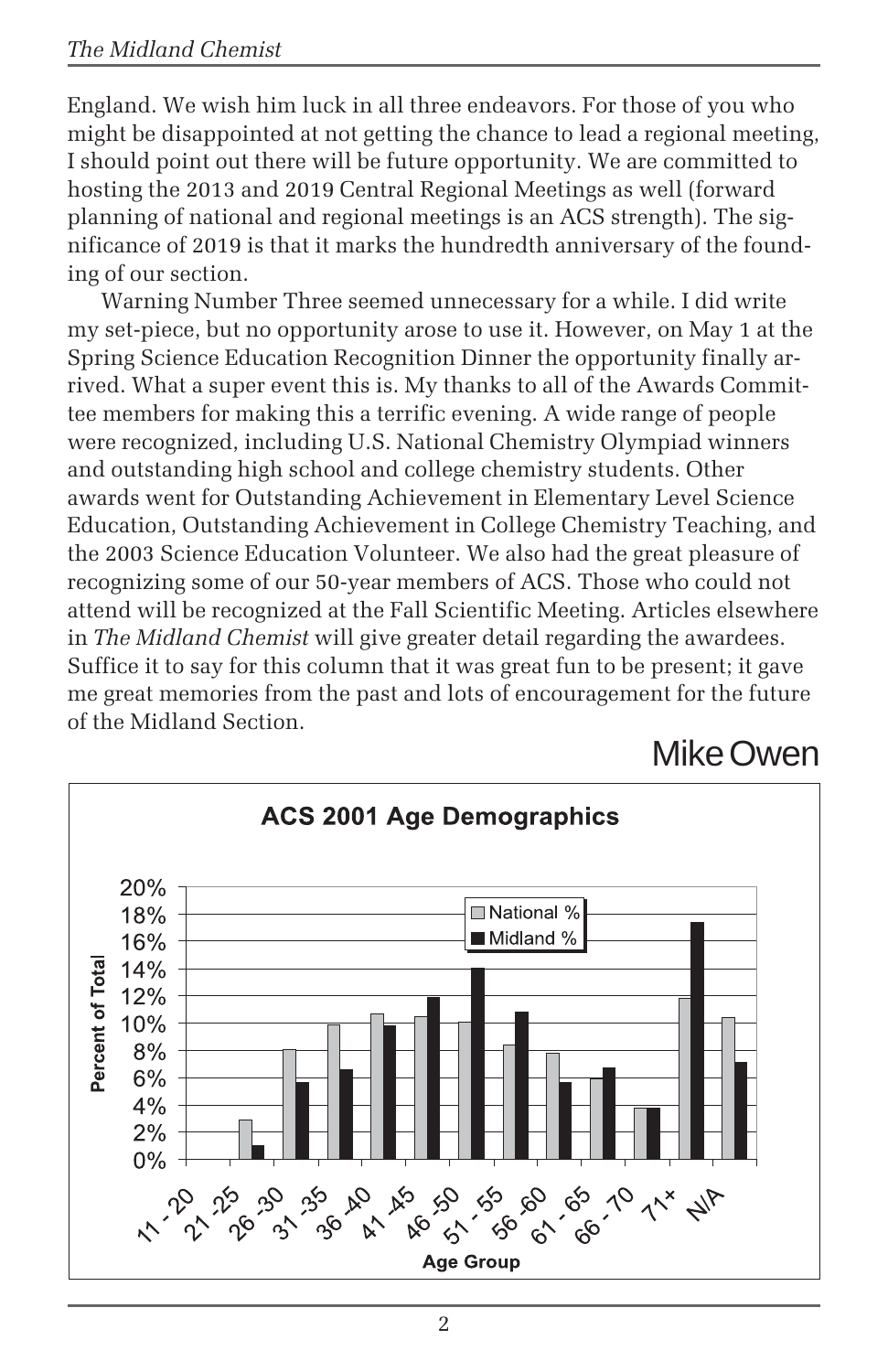# **Midland Section Honors Students, Teachers, Members at 2003 Recognition Dinner**

*By Angelo Cassar*

The Science Education Recognition Dinner was held on Thursday, May 1, at The Dow Chemical Company's 47 Building. This event was well

attended by high school and college students, parents, and teachers. Also in attendance were members of the ACS Midland Section that sponsored the event. The reception was held in the atrium of Dow 47 Building, which has an impressive display of the history of Dow Chemical. After the reception, a buffet dinner was held in the main dining room, which was followed by the awards presentation.

The event began with opening remarks by the Section Awards Committee chair, Petar Dvornic. The



*Petar Dvornic chairs the Awards Committee.*

2003 chair of the Midland Section, Mike Owen, gave a synopsis of both the national and local activities of the American Chemical Society.

Local area high school students were recognized with the following awards: John Lorand and Sharyl Majorski-Briggs presented the U.S. National Chemistry Olympiad awards. These prestigious awards were given

to eight area students who scored the highest in the national exam. They are Scott Allen and Kunil Raval of Saginaw Arts and Science Academy, Andrew Brod and Tyler Youngquist of H.H. Dow High School, Timothy Hill and Chris Schroeder of Midland High School, and Braden Richardson and Eric Schwiderson of AuGres-Sims High School.



*U.S. National Chemistry Olympiad award winners (left to right): Tyler Youngquist, Andrew Brod, Kunil Raval, and Scott Allen.*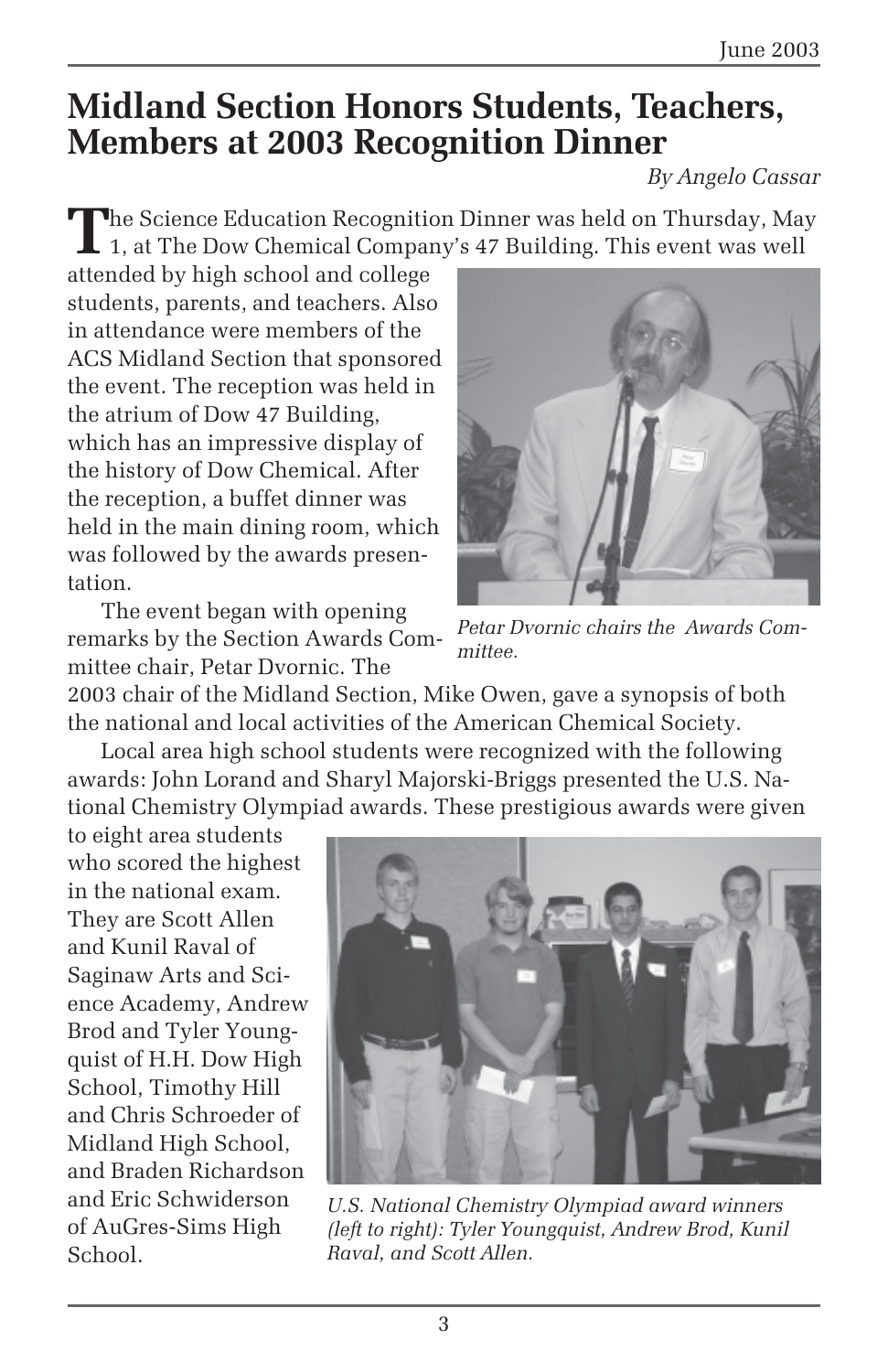

*Outstanding High School Chemistry Students (left to right): Euan Weinecke, Andrew Crapo, Sarah Carman, Michael Noble, Jennifer Blakeslee, Sheena Moes, Andrew Brod, Kendra Byler, Caitlin Fowler, Mary Leyrer, and presenter Deb Mendrick.*

Following the Olympiad awards, Deb Mendrick presented the Outstanding High School Chemistry Students awards to fifteen local area students, who were the best chemistry students at their respective schools. They are: Jennifer Blakeslee (Chesaning Union), Andrew Brod (Midland: H.H. Dow), Kendra Byler (Midland: Bullock Creek), Sarah Carman (Frankenmuth), Daniel Chonde (Midland), Andrew Crapo (Saginaw:

Nouvel Catholic Central), Caitlin Fowler (Saint Louis), Larissa Leffingwell (Shepard), Mary Leyrer (Saginaw: Arthur Hill), Andrew McBride (Ashley), Krista McCoy (Mount Pleasant: Sacred Heart Academy), Sheena Moes (Alma), Michael Noble (Saginaw: Heritage), Anthony Valliere (Merrill), and Euen Weinecke (Freeland).

This year Petar Dvornic presented the



*Outstanding College Chemistry Students (left to right): Brianna White, John Sivey, Janet Kaminski, and Sarah Jewell. Presenter Petar Dvornic is at right in back.*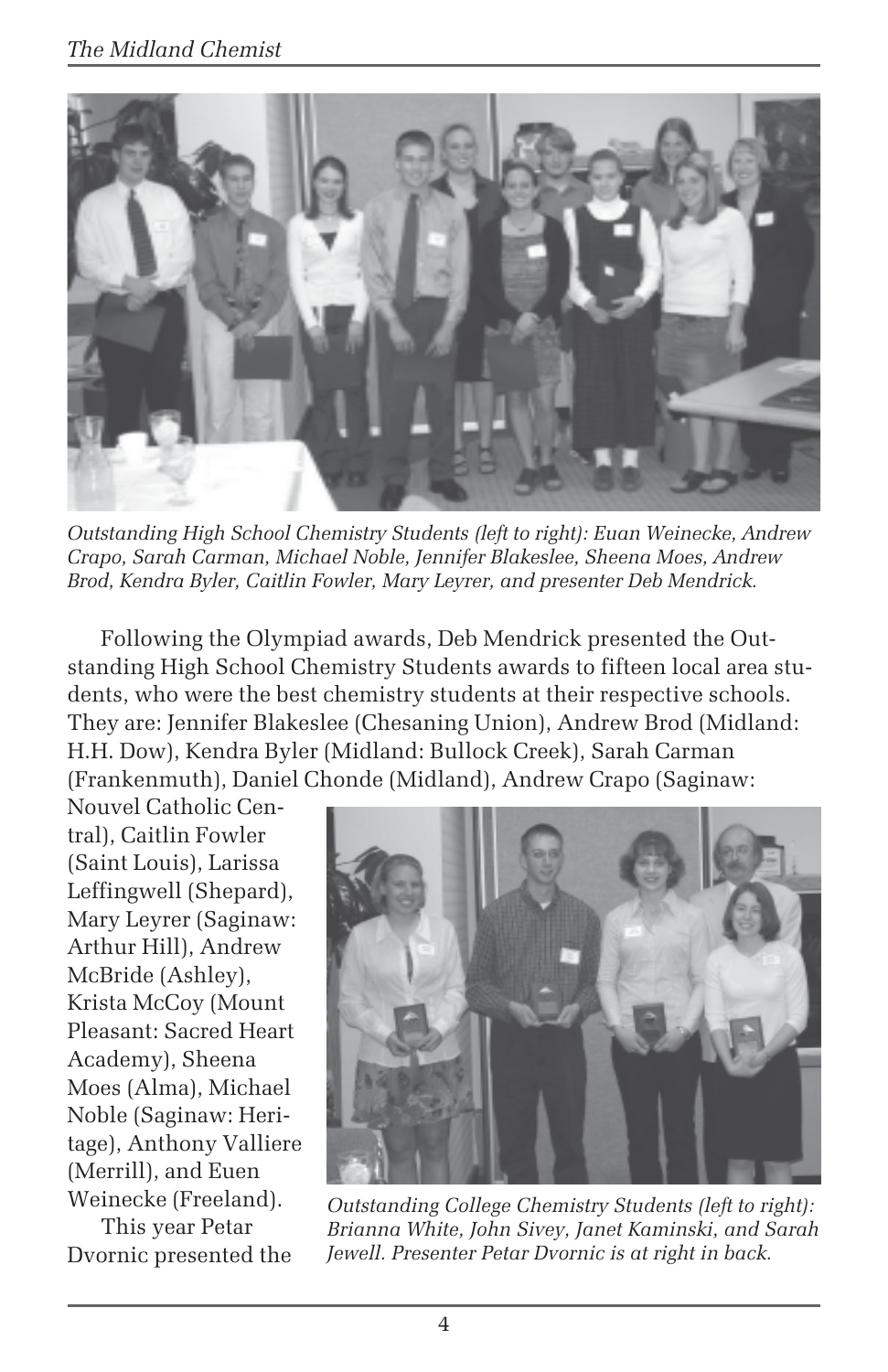award for Outstanding College Chemistry Students to students at four local colleges: Sarah Jewell (Alma College), John Sivey (Central Michigan University), Janet Kaminski (Delta College), and Brianna White (Saginaw Valley State University).

A principal was also honored at this recognition dinner with the Outstanding Achievement in Elementary Level Science Education Award. Paul Popa presented this award to Leon Katzinger from Auburn Elementary School.

 Steve Keinath presented the Outstanding Achievement in College Chemistry Teaching to Dale Meier from Michigan Molecular Institute. Although Dr. Meier is well known principally as one of world's leading polymer scientists, a lesser-known attribute of his abilities is his talent to teach and inspire students, as many testimonials revealed.

John Blizzard presented the award for the 2003 Science Education Volunteer to Charles Roth, a retiree from Dow Corning Corporation. Chuck Roth and his wife Barbara



*Leon Katzinger (left) receives the Outstanding Achievement in Elementary Level Science Education Award from Paul Popa.*



*Dale Meier (left) receives the Outstanding Achievement in College Chemistry Teaching Award from Steve Keinath.*

have volunteered tirelessly for our Section.

### *We're responsible . . .*

In 1988, the American Chemistry Council (ACC) launched Responsible Care® to respond to public concerns about the manufacture and use of Chemicals. Through this initiative, Dow Corning Corporation and other ACC members and partners are committed to continually improving our responsible management of chemicals.

We're responsible because we care.

#### **DOW CORNING**



© 2001 Dow Corning Corporation. *Dow Corning* is a registered trademark<br>of Dow Corning Corporation. *Responsible Care* is a registered service mark<br>of the American Chemistry Council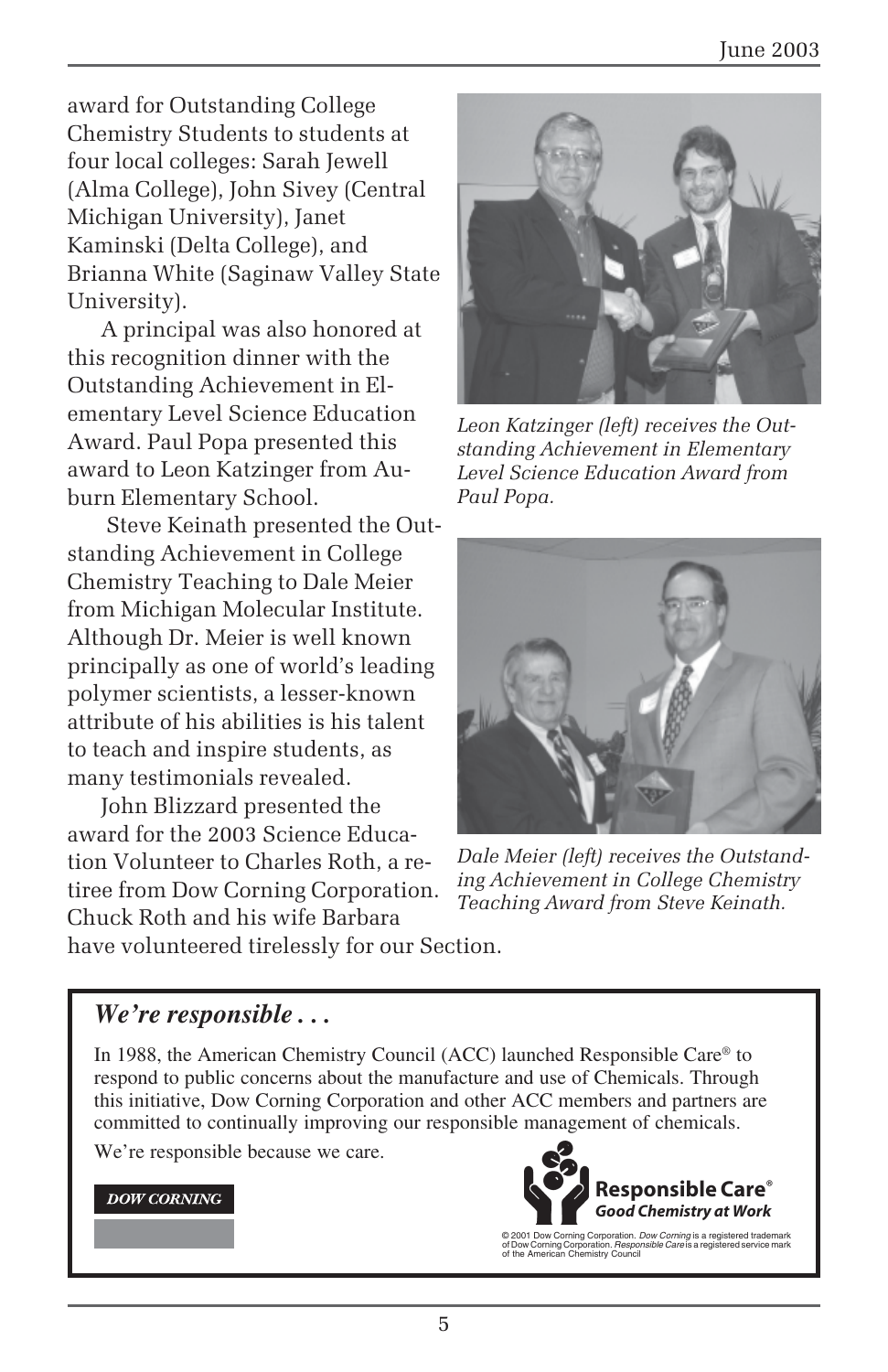#### *The Midland Chemist*

It is always a privilege to acknowledge our long-time members. Several ACS members have earned 50-year-member awards, including Donald Ingebrigtson, John Saam, Robert Hotchkiss, Henry Hennis, Donald Petersen, I. Arthur Murphy, Theodore Selby, Vernon Fauver, and Robert Cierzniewski. Four of the awardees were present at the banquet to receive their awards, and they are pictured below. An article in the August *The Midland Chemist* will be dedicated to all the awardees.



*Chuck Roth receives the Science Education Volunteer Award from John Blizzard.*

The remaining awards will be presented at the Fall Scientific Meeting in October.

Chemistry is a vital science in our society. The Midland Section of the American Chemical Society, for the last twelve years, has recognized outstanding students who are the learners of chemistry, teachers who pass their knowledge of chemistry to their students and, equally important, the



*50-year member Donald Petersen (right).*



*50-year member John Saam (right).*



*50-year member Robert Cierzniewski (right).*



*50-year member Vernon Fauver (right).*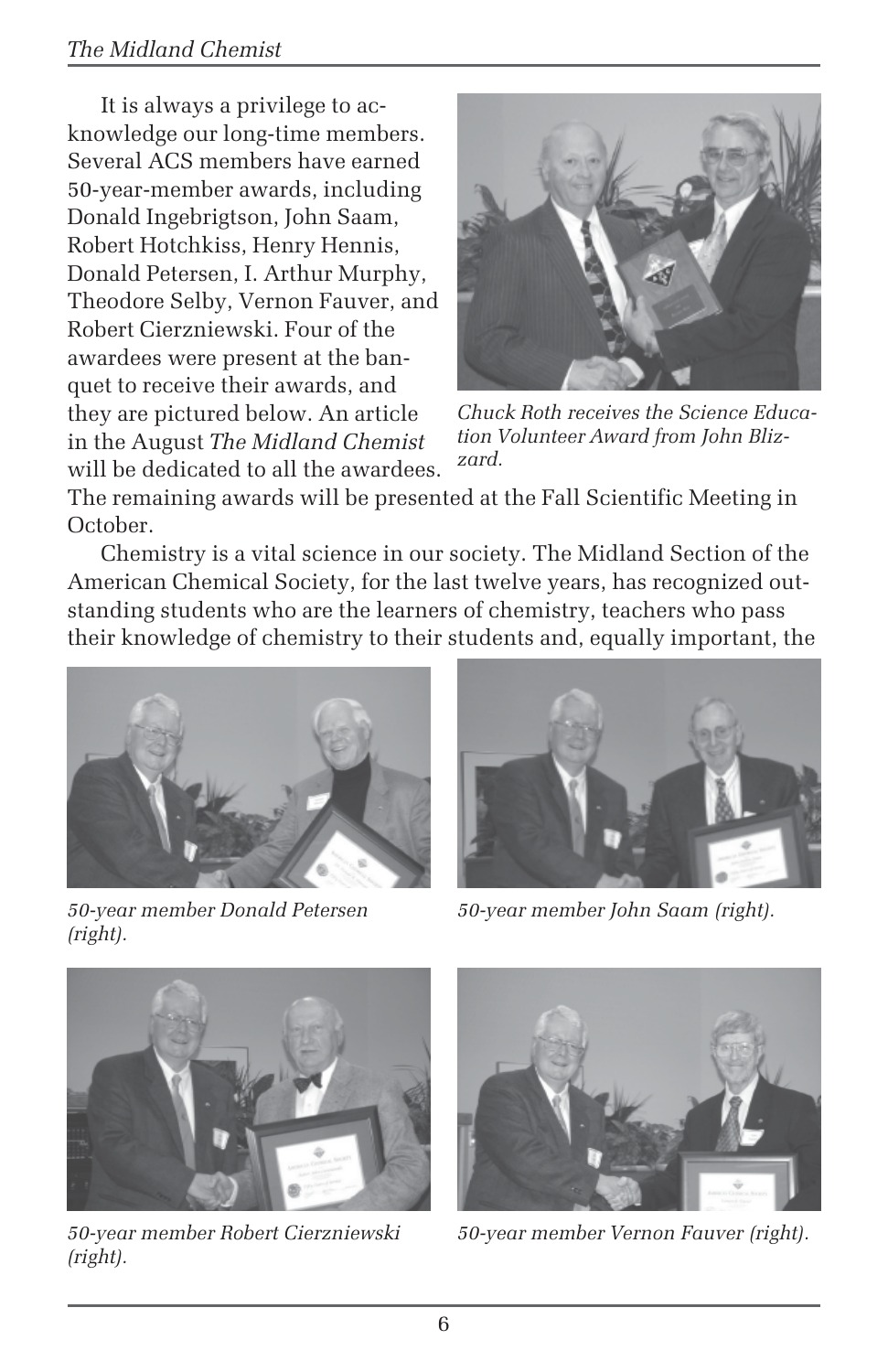volunteers of chemistry who unselfishly donate their time to the community in the desire to promote chemistry.

Please contact Angelo Cassar (angelo.cassar@chartermi.net, 989-631- 7128) if you would like to receive a digital photograph of any of the awardees via email. I would also like to recognize Randi Merrington, Britt Lundberg, and Dawn Wright for their secretarial support and the Midland Section ACS Awards Committee for putting on an excellent Science Education Recognition Dinner.

#### *Midland Section ACS Awards Committee*

Petar Dvornic (chair) Mike Ferritto Deb Mendrick Wendy Mathews Paul Popa Steve Keinath Steve Kaganove Pam Slavings





**For further information, contact: Barbara C. Sageman, Director of Graduate Admissions (989) 964-6096 or visit: www.svsu.edu/gradadm/**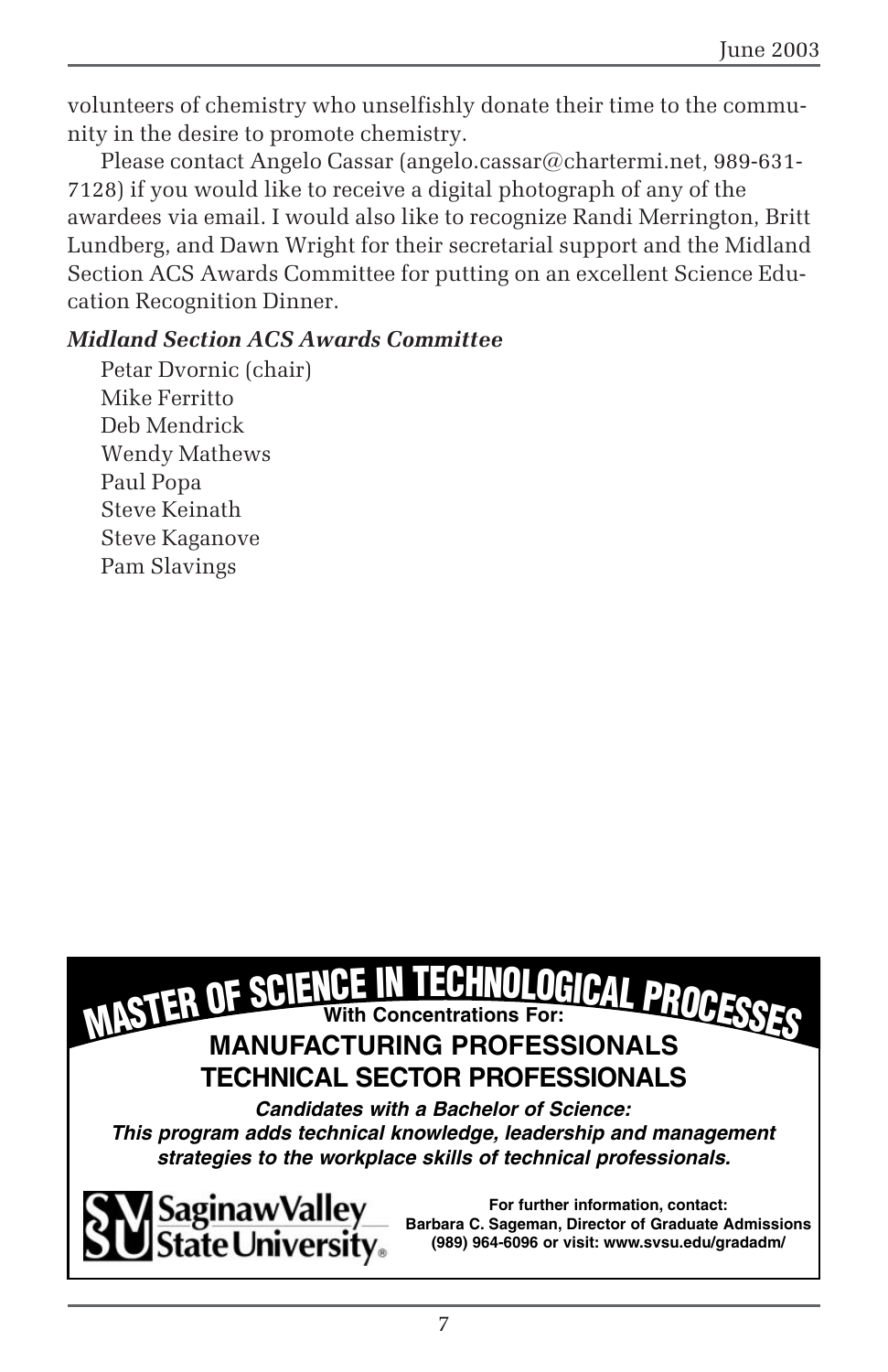# **MMI Announces 2003 Turner Alfrey Visiting Professor Short Course**

# **Tailoring Material Surface Properties with Tethered Chains**

### **June 16–20, 2003, Monday–Friday, 3:00–6:00 p.m.**

Professor Matthew Tirrell, Richard A. Auhll professor and dean,<br>College of Engineering, University of California, Santa Barbara, is the 2003 Turner Alfrey Visiting Professor at Michigan Molecular Institute. Professor Tirrell will offer a course on "Tailoring Material Surface Properties with Tethered Chains." Specific lecture topics and a brief description of each topic include:

## *Lecture 1 "Tethered Chains"*

The attachment of macromolecular chains on surfaces by their ends produces a range of interesting structures and properties. The variety of important situations in polymer science where tethered chains are or can be important will be discussed.

#### *Lecture 2 "Polymer Brushes and Self-Assembly of Block Copolymer Monolayers"*

Polymer brushes are composed of macromolecules attached by one end to a surface or interface. Mechanisms to create polymer brushes will be discussed. Experiments that reveal the special structures and properties of polymer brushes will be explained.

## *Lecture 3 "Polyelectrolyte Brushes"*

Charged polymers exert long-range forces on one another. End-tethered polyelectrolyte chains afford special insight into interactions between charged macromolecules. Properties are relevant to systems that range from bioadhesion to water-based colloids.



Living. Improved daily.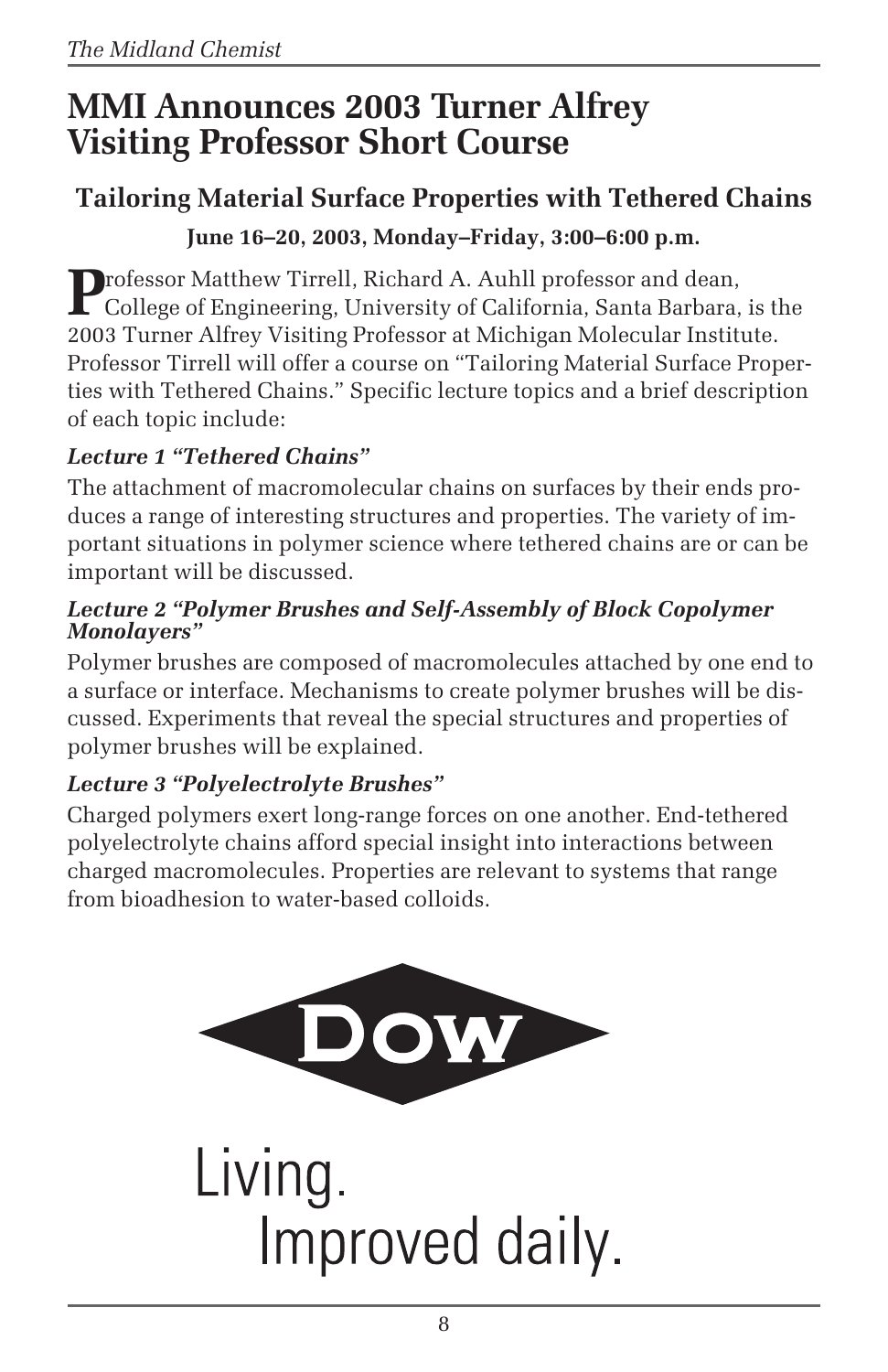## *Lecture 4 "Dynamic Properties of Polymer Interfaces"*

Adhesion, friction, and lubrication are all examples of surface properties that depend on the rate of deformation applied to the interface in question. Some recent results on dynamic properties of tethered chains at polymer interfaces will be discussed.

*Lecture 5 "Biofunctionalization of Surfaces with Tethered Peptide Chains"* Interactions between surfaces of synthetic materials and cells and tissues can be significantly improved by the presentation of peptides on surfaces that serve to provide appropriate biological signals. Self-assembly of tethered peptides via amphiphilic macromolecules is an effective route to this improvement.

### *Details Concerning the Short Course*

|               | Detains Concerning the bildit Course                          |
|---------------|---------------------------------------------------------------|
| Course 1030:  | Tailoring Material Surface Properties with Tethered           |
|               | Chains                                                        |
| Lecturer:     | Prof. Matthew Tirrell, Richard A. Auhll Professor and         |
|               | Dean, College of Engineering, University of California,       |
|               | Santa Barbara, CA                                             |
| Location:     | Lecture Hall (Room 101), Michigan Molecular Institute,        |
|               | 1910 West St. Andrews Road, Midland, MI 48640                 |
| Time:         | Formal lectures: Monday-Friday, June 16-20, 2003, 3:00-       |
|               | 6:00 p.m.                                                     |
| Fee:          | There is no fee for auditors if they belong to organizations  |
|               | participating in the Turner Alfrey Visiting Professor pro-    |
|               | gram: Dow Chemical, Dow Corning, Saginaw Valley State         |
|               | University, Central Michigan University, Michigan State       |
|               | University, Midland Section of the ACS, and Mid-Michi-        |
|               | gan Section of the SPE. For all others, a course fee of \$300 |
|               | will be required at registration. All participants, however,  |
|               | must register.                                                |
| Registration: | Preregistration is required one week in advance with the      |
|               | Registrar by calling (989) 832-                               |
|               | 5555, ext. 555 or by e-mail at                                |
|               | registrar@mmi.org.                                            |

### *Professor Matthew Tirrell*

Professor Tirrell received his undergraduate education in chemical engineering from Northwestern University, completing his B.S. degree in 1973. He received his Ph.D. degree in polymer science and engineering from the University of Massachusetts in 1977. From 1977 to 1999, he was on the faculty of the Department of Chemical

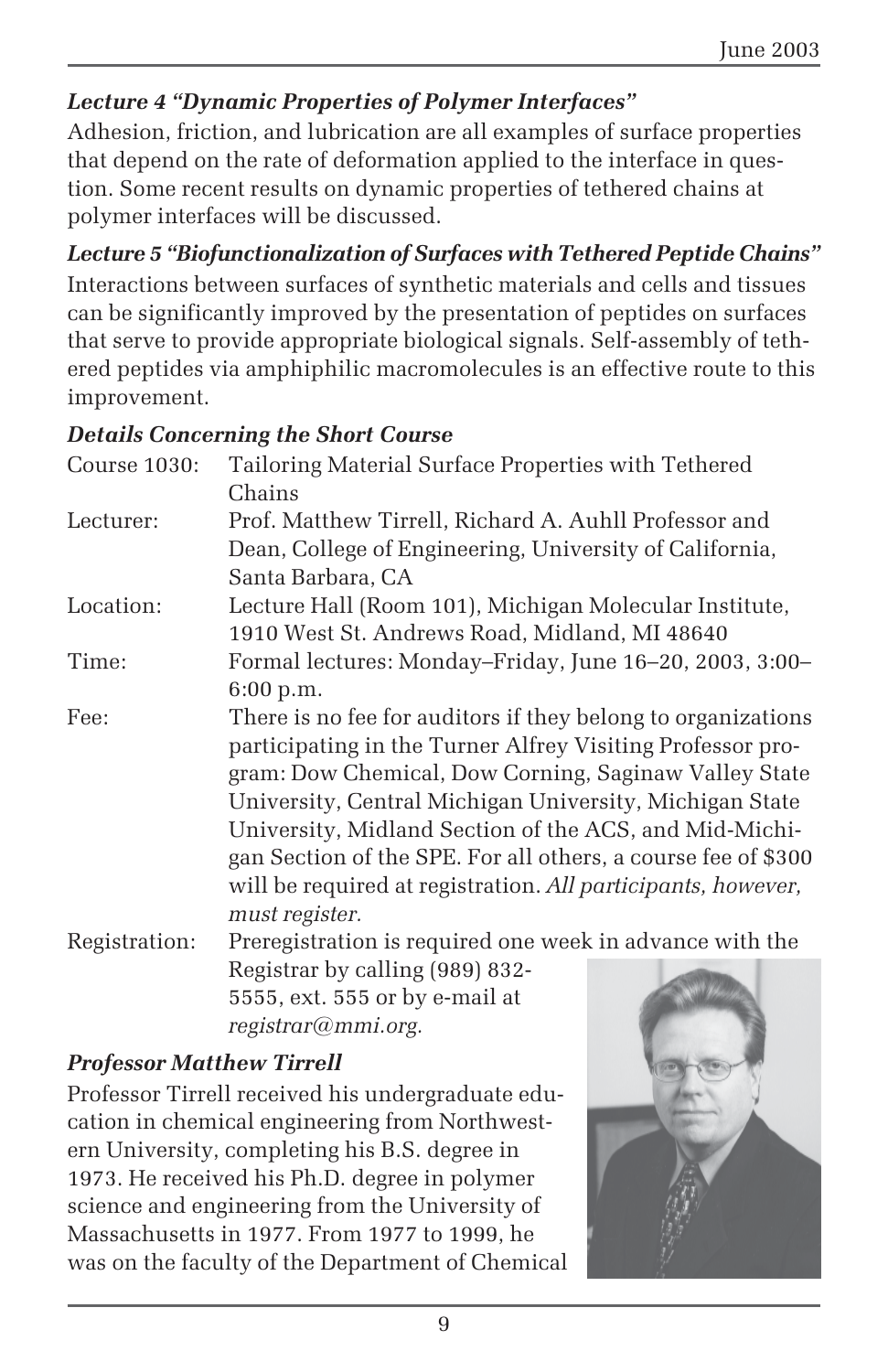Engineering and Materials Science at the University of Minnesota. He served as acting head of that department from 1992–1993 and department head from 1995–1999. Dr. Tirrell joined the University of California-Santa Barbara in 1999 as a professor in the departments of Chemical Engineering and Materials and is also Richard A. Auhll professor and dean of the College of Engineering.

His research interests have focused on understanding polymer surface properties, including adsorption, adhesion, surface treatment, friction, lubrication, and biocompatibility. He has coauthored about 250 papers and one book and has supervised the graduate work of about 15 M.S. students and 50 Ph.D. candidates.

Dr. Tirrell was named a Sloan Fellow in 1982 and a Guggenheim Fellow in 1986. He was also the recipient of the Camille and Henry Dreyfus Teacher-Scholar Award in 1980 and the NSF Presidential Young Investigator Award in 1984. He received the Allan Colburn Award in 1985, the Professional Progress Award in 1994, and the Charles Stine Award in 1996, all from AIChE. He was also the recipient of the Dillon Medal from the American Physical Society in 1987 and became a fellow of the APS in 1987. He was elected to the National Academy of Engineering in 1997, became a fellow of the American Institute of Medical and Biological Engineers in 1998, was elected a fellow of AAAS in 2000, and was named institute lecturer for AIChE in 2001.

Dr. Tirrell is an accomplished lecturer and has been an invited lecturer at 28 universities and research centers since 1984. He has served on the editorial advisory boards or as editor or associate editor of 13 scientific journals and four technical book publishers. Dr. Tirrell is a member of 12 technical societies, including AAAS, ACS, AIChE, American Institute of Medical and Biological Engineers, American Society for Engineering Education, APS, Biomedical Engineering Society, Controlled Release Society, Materials Research Society, Society of Biomaterials, Society of Polymer Science (Japan), and Society of Rheology.

Throughout his career, Dr. Tirrell has tirelessly offered exemplary leadership to the technical community at large, the universities he has served, and through numerous advisory and consulting relationships. He has served as chair or co-chair of many conferences, organizations, and committees.

For additional details on Dr. Tirrell's illustrious career and commitment to service to the technical, academic, and business communities, visit his home page at http://www.chemengr.ucsb/people/faculty/ tirrell.html.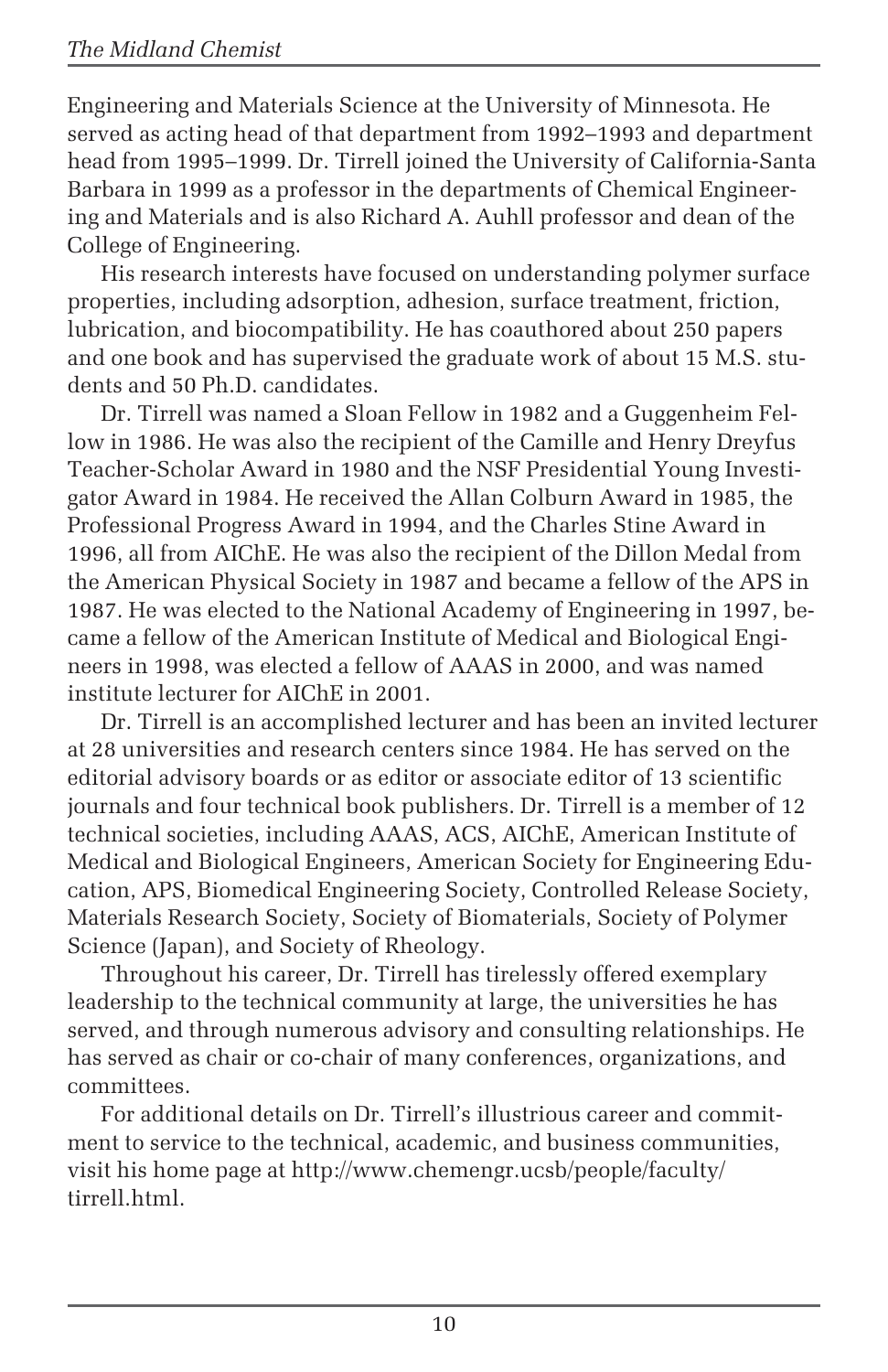# *Joint SPE/ACS/AIChE/ASM Dinner Meeting* **Chemical Processing by Self-Assembly**

#### **Professor Matthew Tirrell Departments of Chemical Engineering and Materials University of California, Santa Barbara**

**S**elf-assembly is a route to the processing of chemical products that re-**D** lies on the information content built into process precursors. The bonding mechanisms of self-assembled products are weaker than the electronic bonds of molecules, yet the complexity built into self-assembled products is at the level of supermolecular structure. Self-assembly processes may be spontaneous or directed by the influence of templates or fields. Self-assembly processes occur frequently in biology, but translating that bioinspiration into controllable chemical processing presents many interesting problems.

The challenge for chemical engineers today is to develop practical routes to technologically important self-assembly processes. Applications relevant to biomaterials, porous materials, molecular electronics, and many other areas are envisioned. However, several critical hurdles must be overcome. These include the precision synthesis of precursors, mastering the kinetics and dynamics of such processes, practical scale-up, and the characterization and control of self-assembly products and processes. Prospects for success and current efforts in these areas will be discussed.

Professor Matthew Tirrell is the Richard A. Auhll professor and dean of the College of Engineering, University of California, Santa Barbara, and 2003 MMI Turner Alfrey Visiting professor.

| Date:     | Tuesday, June 17, 2003                                  |
|-----------|---------------------------------------------------------|
| Time:     | Social 6:30 p.m.                                        |
|           | Dinner $7:00$ p.m.                                      |
|           | Program 8:00 p.m.                                       |
| Location: | NADA Center, Northwood University                       |
|           | 4000 Whiting Drive                                      |
|           | Midland, MI 48640                                       |
|           | 989-835-7755                                            |
| Cost:     | \$23 for SPE, ACS, AIChE, and ASM members with reserva- |
|           | tions                                                   |
|           | \$13 for SPE, ACS, AIChE, and ASM student members with  |
|           | reservations                                            |
|           | \$15 for other students with reservations               |
|           | \$25 for others or SPE, ACS, AIChE, and ASM members     |
|           | without reservations                                    |
|           |                                                         |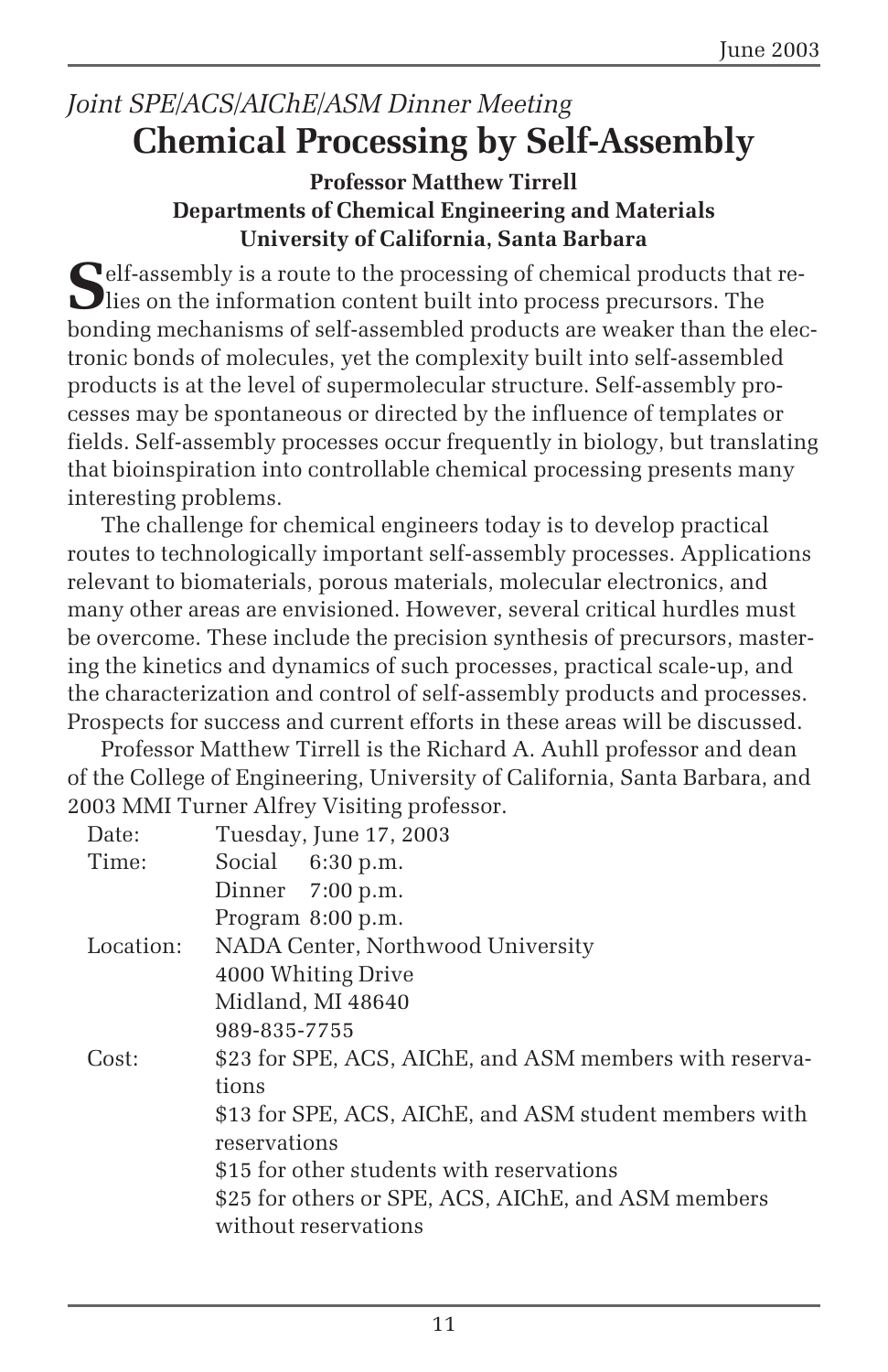# **Nearly 15,000 Attend National ACS Meeting**

*By Bob Howell*

**The 225<sup>th</sup> national meeting of the American Chemical Society was held**  $\mathsf{L}$  in New Orleans. The official meeting dates were March 23–27, but, of course, committee meetings and the activities of Midland Section councilors started earlier on Friday, March 21. Both councilors (Bob Howell and Gretchen Kohl) continue to be active members of several committees. Howell is a member of the executive board and several subcommittees of the Committee on Patents and Related Matters. The committee has just published a new edition of the booklet entitled, "What Every Chemist Should Know About Patents," and will select nominees for the Inventor's Hall of Fame and the National Technology Medal at the fall meeting. He is also a member of the Organic Chemistry Examination Committee. At this meeting the committee constructed two examinations of 70 questions each. These will be tested this spring semester and the results will be used for the formulation of the 2004 ACS Organic Examination.

There was a total of 14,576 registrants, 1501 exhibitors (occupying 504 booths and representing 290 companies), and 8700 papers scheduled. Because of travel restrictions, particularly for international scientists, the attendance was somewhat smaller than expected. In fact, some U.S. companies had imposed travel restrictions such that a few domestic cancellations also occurred. As a consequence of the temporary ban on air travel, several people (including some of the Midland Section attendees) drove great distances to attend the meeting or took the train. Considering the uncertainty of the times, attendance of the meeting was quite good. At the opening of the council meeting, President Reichmanis paid special tribute to the members of our armed services who are risking all to ensure our security, which permits such meetings to be held in a safe, unfettered way.

The major item considered at the council meeting was the petition for division and local section funding. This is a scheme to provide significantly more funding to divisions. For more information, see the related article on page 14.

In other council action:

- Dues for 2004 were set at the full escalated (based on the increase in the Consumer Price Index for Services) amount of \$120.
- William F. Carroll, Jr., and Michael E. Strem were selected as candidates for 2004 ACS president-elect.
- Because of the increasing number of ACS members of retirement age and beyond, local sections are encouraged to establish a Senior Chemists Committee to respond to the interests and needs of members in the "Silver Circle" and to keep them involved in ACS activities. (It might be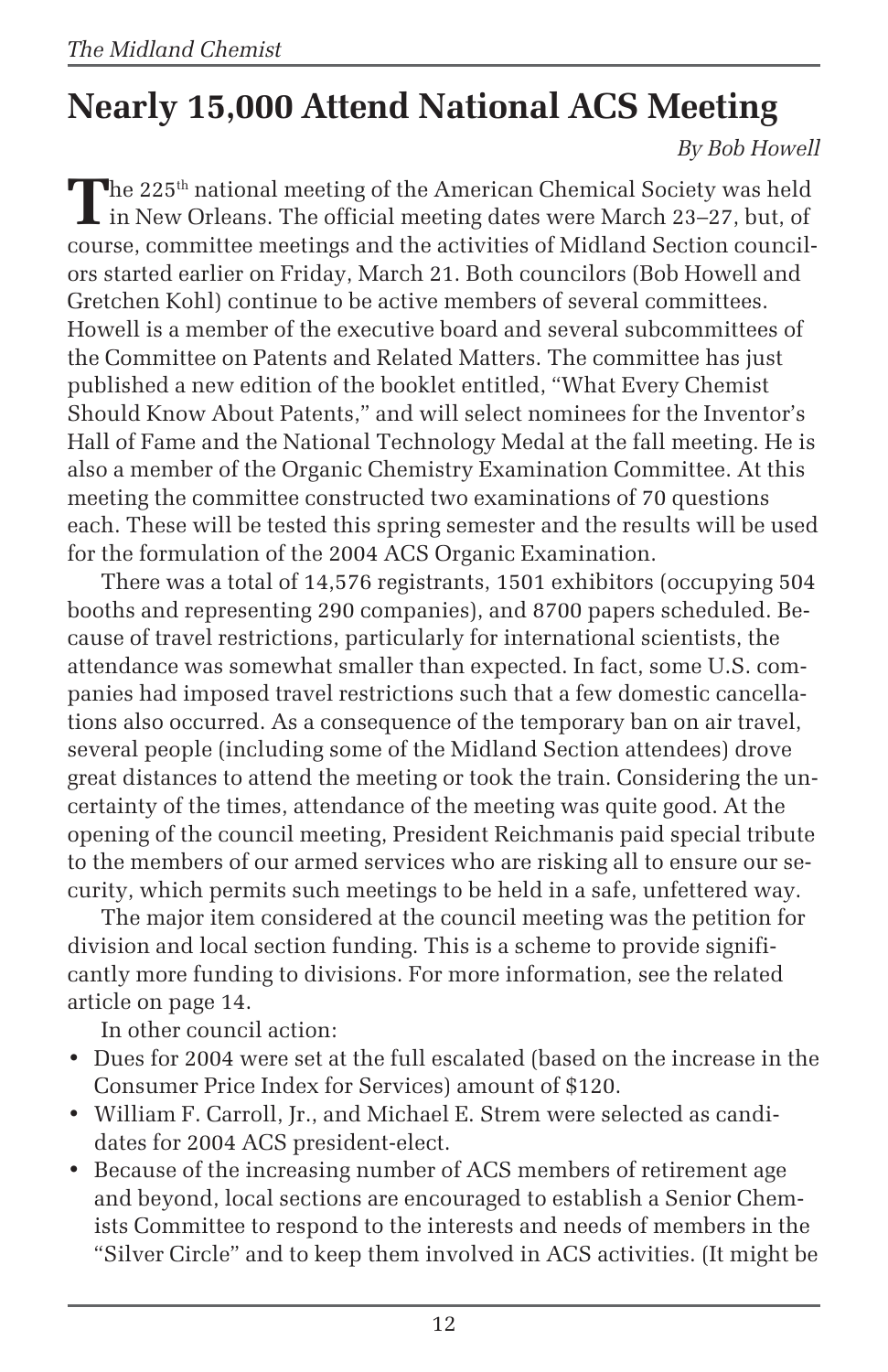noted that this is an action already under consideration by the Midland Section.)

- A new Chemluminary award has been established to recognize the most outstanding joint activity by a local section and a division.
- The theme for the 2004 National Chemistry Week will be the "Chemistry of Health."
- E.J. Corey has been named the winner of the 2004 Priestly Medal.
- The Wisconsin Alumni Research Foundation has been selected as a nominee for the National Technology Medal
- The Polymer Research Center at Polytechnic University has been designated a national chemical historic landmark.

Current ACS membership stands at 161,144. The ACS is the world's largest scientific society.

# *Call for Volunteers* **Members Plan County Fair Activities**

*By Wendy Mathews*

**P**lans are in the works for the Midland Section ACS activities at the Midland County Fair. This has been a very popular event for a number of years and serves to:

- Teach children about science
- Support the science industry in the local area
- Support ACS affiliated groups with outreach
- Advertise upcoming events
- Reach potential members
- Show pride in what we do

Plans include science demonstrations on August 14 and 15 and Professional Day on August 15. This is a fun event for everyone! If you would like participate, please contact:

Wendy Mathews Home: 989-689-6305; wemathew@alpha.delta.edu Work: 989-636-3934; wemathews@dow.com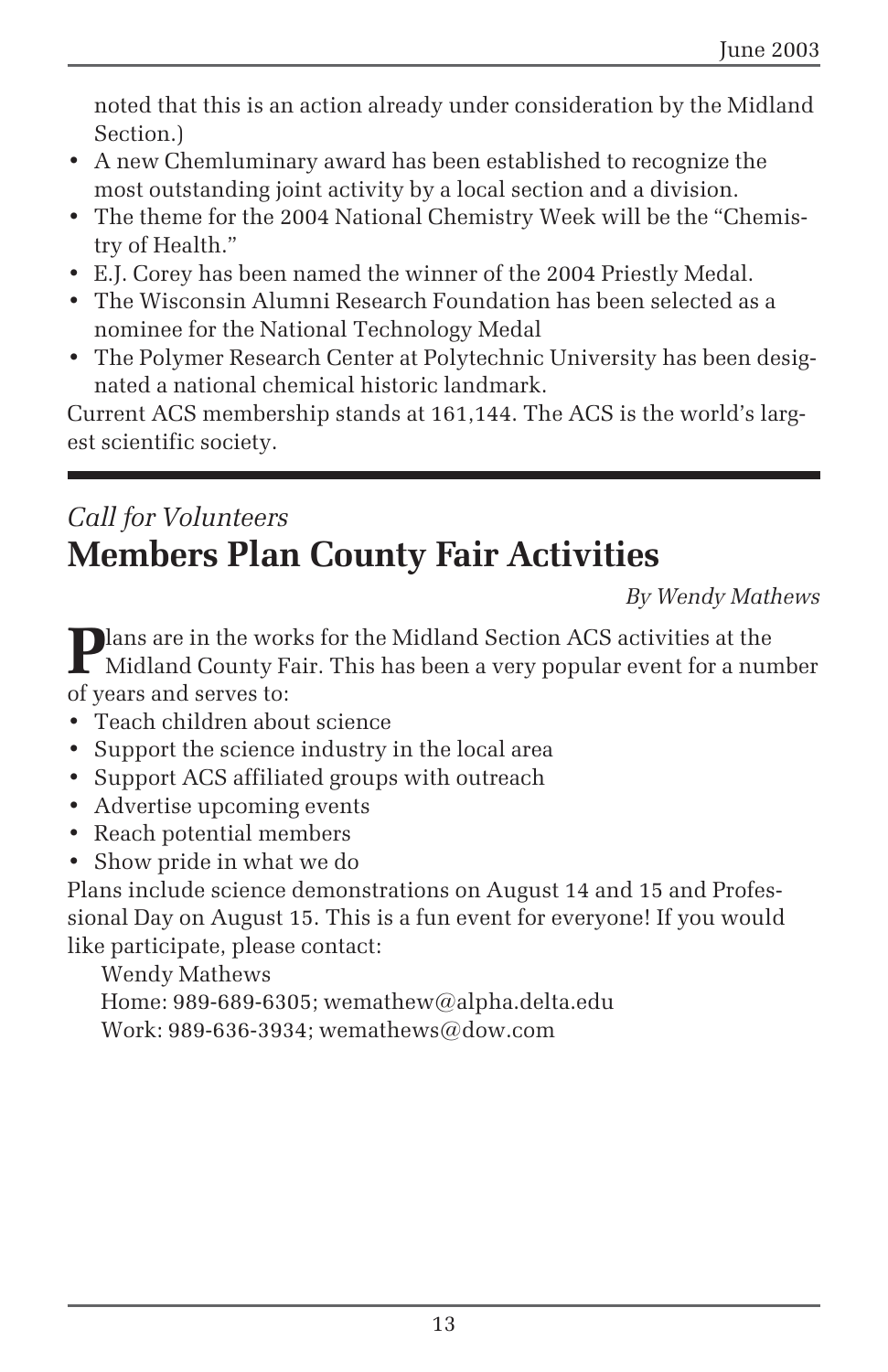# **ACS Council Approves Petition to Increase Allocation to Divisions and Local Sections**

### *By Connie Murphy*

At the New Orleans Council Meeting, the ACS Council voted to change<br>the constitution and bylaws to alter the way divisions and local sections receive allocations from the society. The changes in the constitution specify that a portion of the dues collected from members will be allocated directly to divisions and local sections, as specified in the bylaws. This council action must be ratified by the members of the society. Ballots are expected to be sent to the membership in late spring or early summer. The bylaw changes specify that 20% of membership dues paid each year be split between local sections (11%) and divisions (9%). The new funding procedure would provide a modest increase for local sections, a substantial increase for divisions, and fund both at a similar level based on membership.

The ACS is currently under some financial strain, primarily due to the economic downturn and its effects on investments. The ACS Board of Directors has approved a plan to pay for the increased funds through a combination of cost savings and a temporary assessment added to dues of \$2 in 2004, \$4 in 2005, \$6 in 2006, and \$8 in 2007. After 2007, the temporary assessment expires. The board will review the temporary assessment during their annual review and may cancel it before 2007 if other sources of revenue are found to cover the allocations. The board is committed to finding a permanent solution by 2007.

ACS is a volunteer organization. The grassroots efforts of local sections and divisions are essential to the society. These changes will strengthen the society. This petition took about 3 years to come together though a joint local section/division task force. It is a major step forward in division and local section cooperation and collaboration. I urge you to give consideration to the constitutional changes and *vote* when you get the ballot. Information, discussion, and frequently asked questions are available at http://web.umr.edu/~fblum/acs/bylaws.info.html.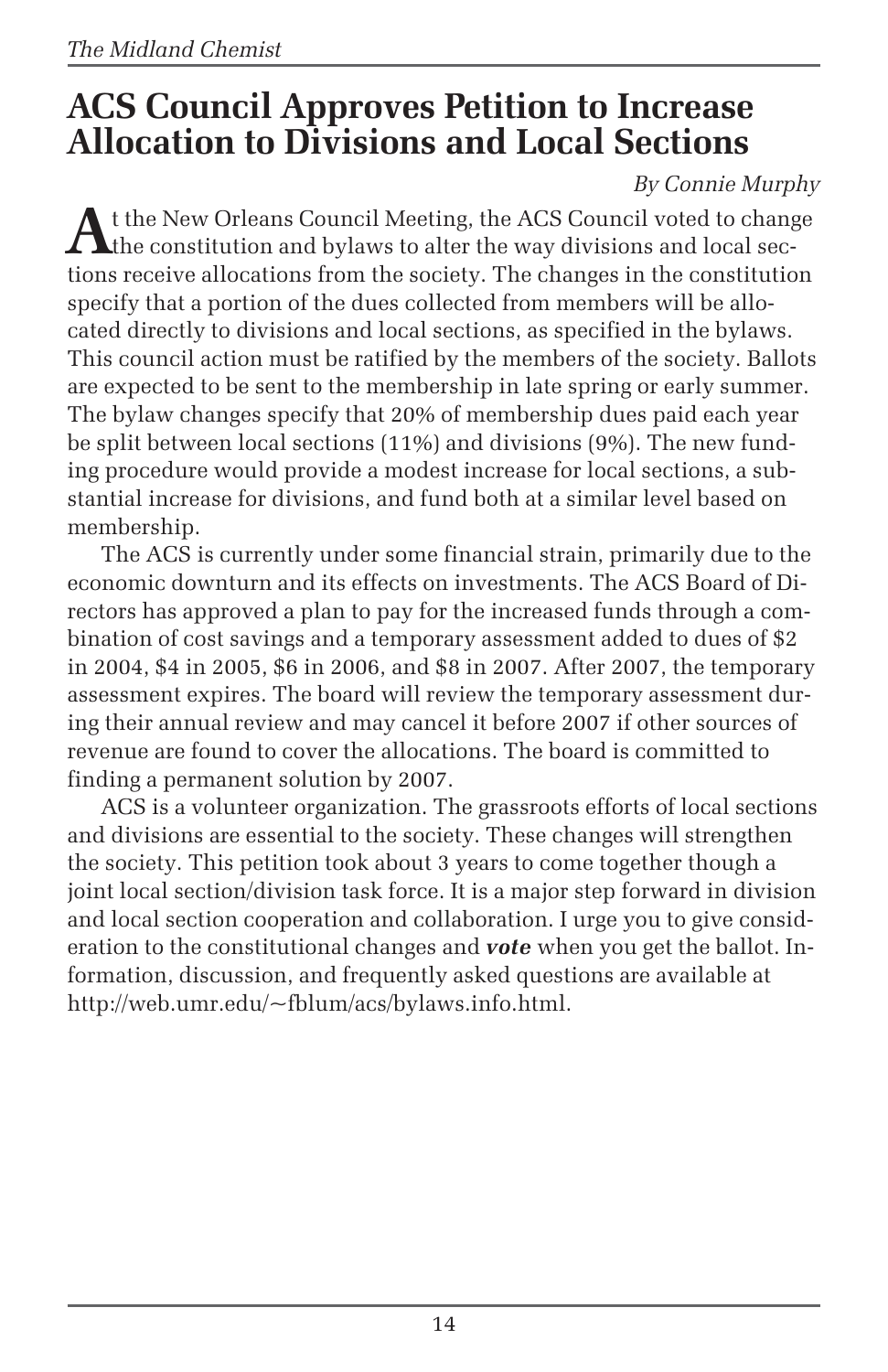# *Call for Volunteers* **Fall Scientific Meeting Needs Your Help**

### *By Wendy Flory and Dale LeCaptain*

It's that time of year again to organize the Fall Scientific Meeting for the American Chemical Society, and we are looking for volunteers intert's that time of year again to organize the Fall Scientific Meeting for ested in contributing their time and talent for the meeting preparation. This is a great opportunity to get to know scientists in the Midland area. Currently, preliminary thoughts on the meeting are being discussed.

Each year the local ACS sponsors a meeting in the fall, typically in October. Last year we held the meeting on a Friday afternoon and had nearly 300 people attend at Dow's Employee Development Center (EDC). The topic was "More reactions on a smaller scale, faster" with Mike Ramsey, inventor of Lab-On-A-Chip from Oak Ridge National Labs, giving the keynote address.

Our topic for this year is "Green Chemistry." Professor Rich Gross from Virginia Polytechnic University will give the keynote address. We have also invited Governor Jennifer Granholm as a possible keynote speaker, but will not receive an answer to our invitation until 60 days before the event. The meeting will be held on October 17, a Friday afternoon. Dow has again donated the use of the EDC facility for this event.

There is still plenty to do for this meeting and we would like your help! There are several areas that need volunteers, including speakers committee, location committee, program committee, publicity committee, and the exposition committee. Much of the work can be completed via email. Please consider volunteering for this dynamic event. Contact Wendy Flory (989-636-5097, wcflory@dow.com) or Dale LeCaptain (989-774-3993, dale.lecaptain@cmich.edu).

### **IMPACT ANALYTICAL:** MORE THAN A TESTING LAB - YOUR RESEARCH PARTNER Our specialty: Using the best instruments and our collective years of staff experience to solve real-life. production-halting, career-threatening, boss-panicking problems. Quickly. Affordably. Authoritatively. **BRING ON THE TOUGH PROBLEMS.** 1910 W. St. Andrews Rd., Midland, MI 48640 Phone: 989-832-5555 Fax: 989-832-5560 info@impactanalytical.com www.impactanalytical.com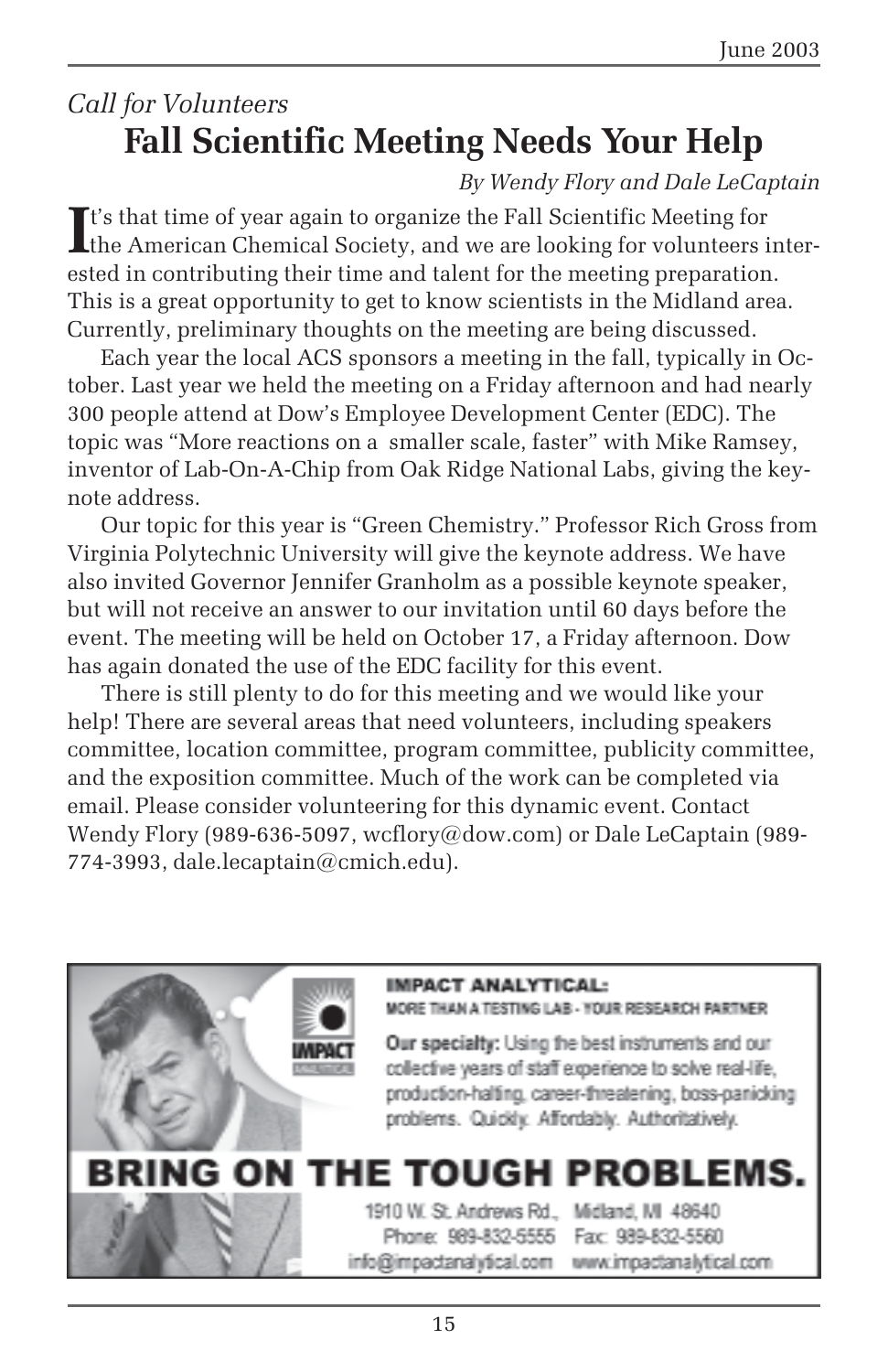# *Call for Posters* **2003 Fall Scientific Meeting**

**ACS Midland Section Friday, October 17, 2003** Employee Development Center The Dow Chemical Company

Please consider presenting a poster at the Fall Scientific Meeting. Abstracts are being accepted now through September 18th. All areas of chemistry and chemistry-related topics are invited.

### *Abstract Format*

Each abstract should contain: title, author(s) and author(s) affiliations, and abstract body text.

The format specifics:

- Single spacing with blank line between title and author *and* between author and abstract body text.
- Times New Roman typeface in 12-point (or comparable) type size.
- Submit as an e-mail attachment in either Microsoft Word or Adobe Acrobat (PDF) format.
- Please try to limit the abstract to 225 words.
- Underline the name of the presenting author (note, the e-mail address of the submitter will be the default contact person for all additional information)
- E-mail abstracts to dale.lecaptain@cmich.edu

Address questions to Dale LeCaptain, Department of Chemistry, Central Michigan University, ph. 989-774-3993, dale.lecaptain@cmich.edu.

# ec • Technical writing • Editing • Technical graphics • Electronic publishing • Training

• Consulting

*Struggling with a crucial conference paper, presentation, thesis, or report? Need a manual for new equipment, a computer program, or a work process?*

*Editech is a full-service technical communication firm that specializes in chemistryrelated documentation. Contact us today!*

*Visit Editech at www.editech-mi.com or call (989) 832-7485.*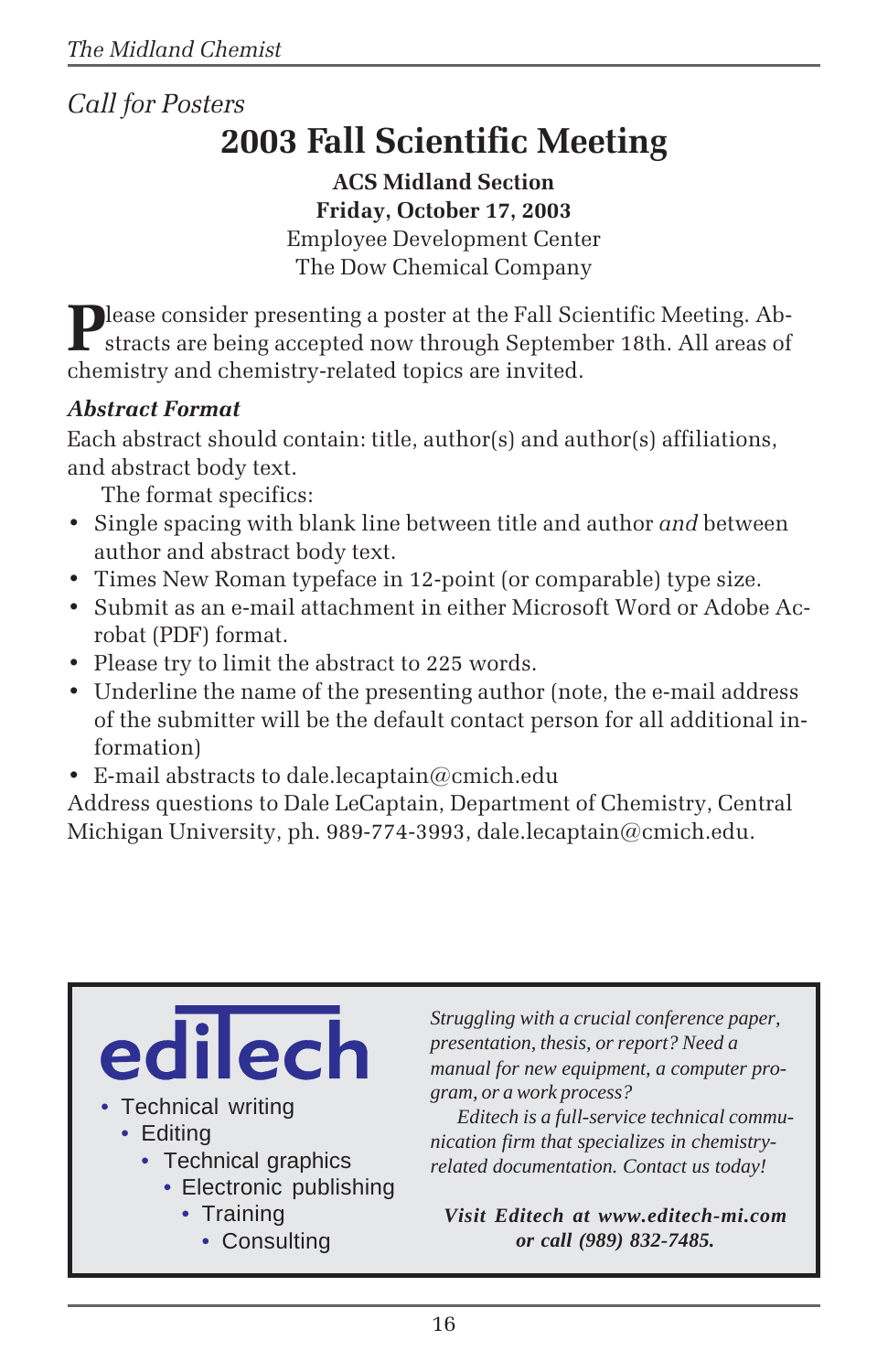# **Call for 2004 Officer Candidates**

### *By Gary Kozerski*

The time has again come to identify candidates to run for elected lead-**L** ership positions in the ACS Midland Section! The following positions with terms beginning January 2004 will be up for election this fall:

#### *1-year terms*

- Chair-elect
- Secretary
- Treasurer
- Chair, Nominations and Elections Committee

### *3-year terms*

• Director (three open positions)

A detailed job description for each position can be found on the Midland Section web site, http://membership.acs.org/M/Midl/Leaders.htm. For questions, suggestions, or to express interest in running for a position, contact Gary Kozerski by e-mail (gary.kozerski@dowcorning.com) or phone (989-496-6788). Please consider this opportunity to shape the future of *your* local section!

# **In Past Issues of** *The Midland Chemist*

*By Wendell L. Dilling, Midland Section Historian*

- **30 Years Ago This Month**—Professor Georges Smets, University of Leuven, Belgium, was announced as the 1973 Visiting Professor at MMI. The announcement stated that he would deliver a course on "Photochemistry in Macromolecular Science" from September 25 to October 13, 1973.
- **20 Years Ago This Month**—Ed Flagg, activities editor of *The Midland Chemist*, published an extensive article on "H. H. Dow and the Early Years of the Midland ACS Section." The article noted that Dow was inducted into the National Inventors' Hall of Fame in February, 1983.
- **10 Years Ago This Month**—Corinne Marasco from the ACS Office of Professional Services, in a letter to members of the Midland Local Section, requested, on behalf of the ACS's Committee on Professional Relations, information concerning a multiple termination at Dow Research and Development. She stated that without assistance from the Midland Section it is likely that there would be under-reporting of the number of terminees.